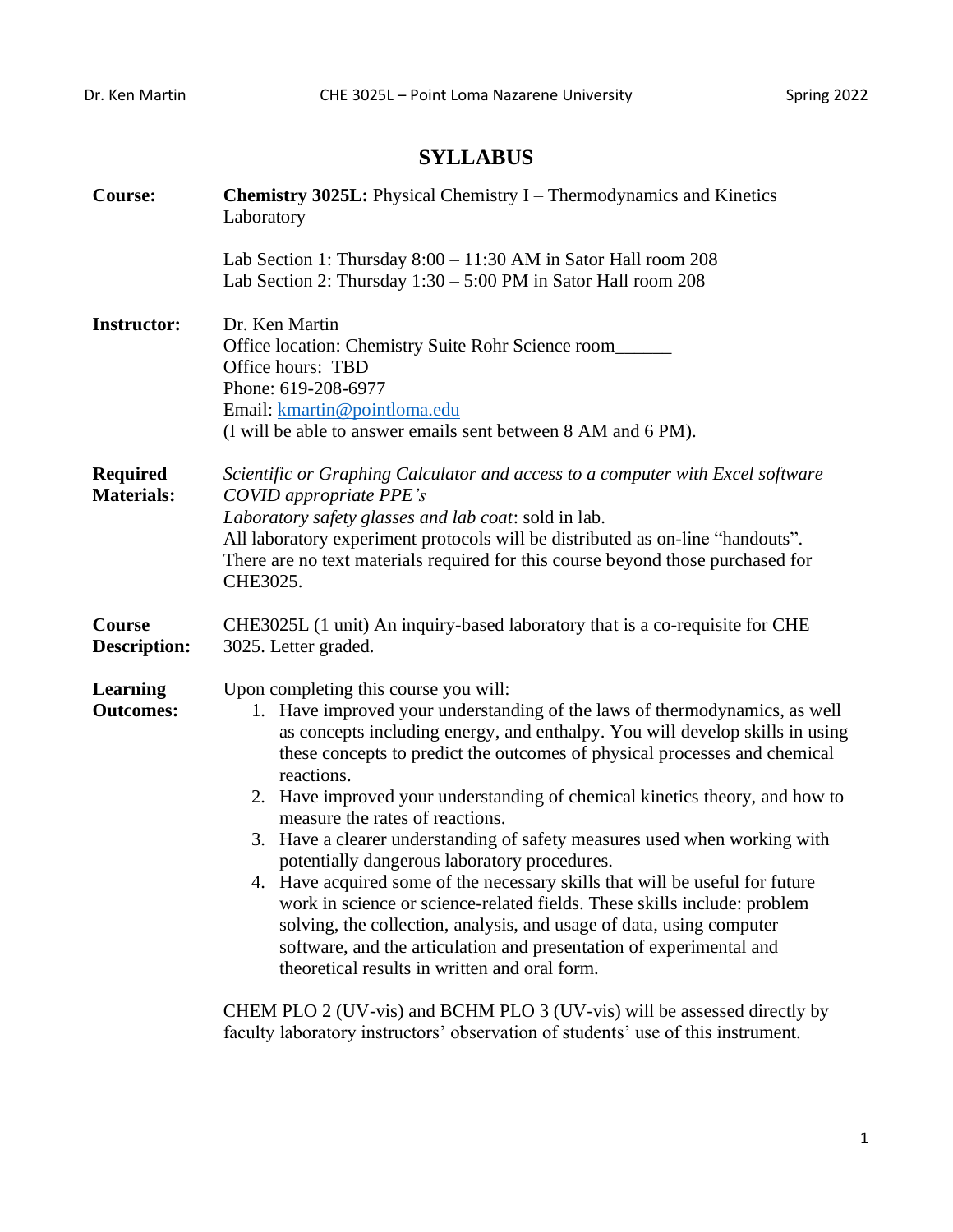| Dr. Ken Martin                                     |                                                                                                                                                                                                                                                                                                                                                                                                                                                                                                                                                      | CHE 3025L - Point Loma Nazarene University                                |                               | Spring 2022 |  |  |
|----------------------------------------------------|------------------------------------------------------------------------------------------------------------------------------------------------------------------------------------------------------------------------------------------------------------------------------------------------------------------------------------------------------------------------------------------------------------------------------------------------------------------------------------------------------------------------------------------------------|---------------------------------------------------------------------------|-------------------------------|-------------|--|--|
| <b>Prelab</b><br><b>Exercises:</b>                 | A prelab exercise will be assigned at the beginning of each new lab. These are<br>designed to enhance understanding of the particular experiment about to be<br>performed.                                                                                                                                                                                                                                                                                                                                                                           |                                                                           |                               |             |  |  |
| <b>Lab Reports</b><br>and<br><b>Presentations:</b> | There will be six experiments in total, one approximately every two weeks. Each<br>experiment will have a due date at which time you will submit your work from the<br>lab, which may include calculations, figures, a lab report, or an oral presentation.<br>More details about these assignments will be described in the lab rubrics and<br>individual experiment handouts.                                                                                                                                                                      |                                                                           |                               |             |  |  |
| <b>Participation:</b>                              | Discussions and collaboration with your fellow student "colleagues" will be<br>encouraged in all laboratory work. Each student will be assign to a group of two or<br>three students. The students in each group will work together on all experimental<br>work and collaborate on preparing lab reports when instructed to do so. Your<br>colleagues may be asked to comment on your participation in the work of the group.                                                                                                                        |                                                                           |                               |             |  |  |
| <b>Attendance:</b>                                 | Regular and punctual attendance to each assigned lab time is essential. The actual<br>time used to do the experiment will be a bit more flexible than usual. Before each<br>new experiment, The instructor will distribute a sign-up sheet for each group to<br>pick a time to perform the lab. Everyone should plan to attend the required Zoom<br>meeting, with cameras on, during the scheduled lab time to be briefed on the nature<br>of the current experiment. After that, since equipment is scarce, you will take turns<br>using equipment. |                                                                           |                               |             |  |  |
| <b>Grading:</b>                                    | Lab Reports/Presentations<br>Pre-Lab Exercises<br>Participation<br><b>Approximate Grading Scale</b><br>93%<br>A<br>90%<br>$A-$<br>$B+$<br>87%<br>B<br>83%<br>80%<br>$B-$<br>77%<br>$C+$                                                                                                                                                                                                                                                                                                                                                              | 73%<br>$\mathsf{C}$<br>C- 70%<br>$D+67%$<br>D 63%<br>D- 60%<br>$F < 60\%$ | 85%<br>10%<br>5%              |             |  |  |
|                                                    |                                                                                                                                                                                                                                                                                                                                                                                                                                                                                                                                                      |                                                                           | <b>Tentative Lab Schedule</b> |             |  |  |

| Week #               | <b>Experiment</b>                                   |
|----------------------|-----------------------------------------------------|
| 1,2                  | 1: Van der Waals Isotherms Computational Experiment |
| 3, 4                 | 2: The Joule-Thomson Coefficient                    |
| $\overline{5, 6, 7}$ | 3: Bomb Calorimetry: Heat of Formation              |
| 8, 9, 10             | 4: Gas Phase Reaction: Dissociation of $N_2O_4$     |
| 11, 12, 13           | 5: Heat Capacity Ratio of Gases                     |
| 14, 15, 16           | 6: Reaction Kinetics: The Bromination of Acetone    |